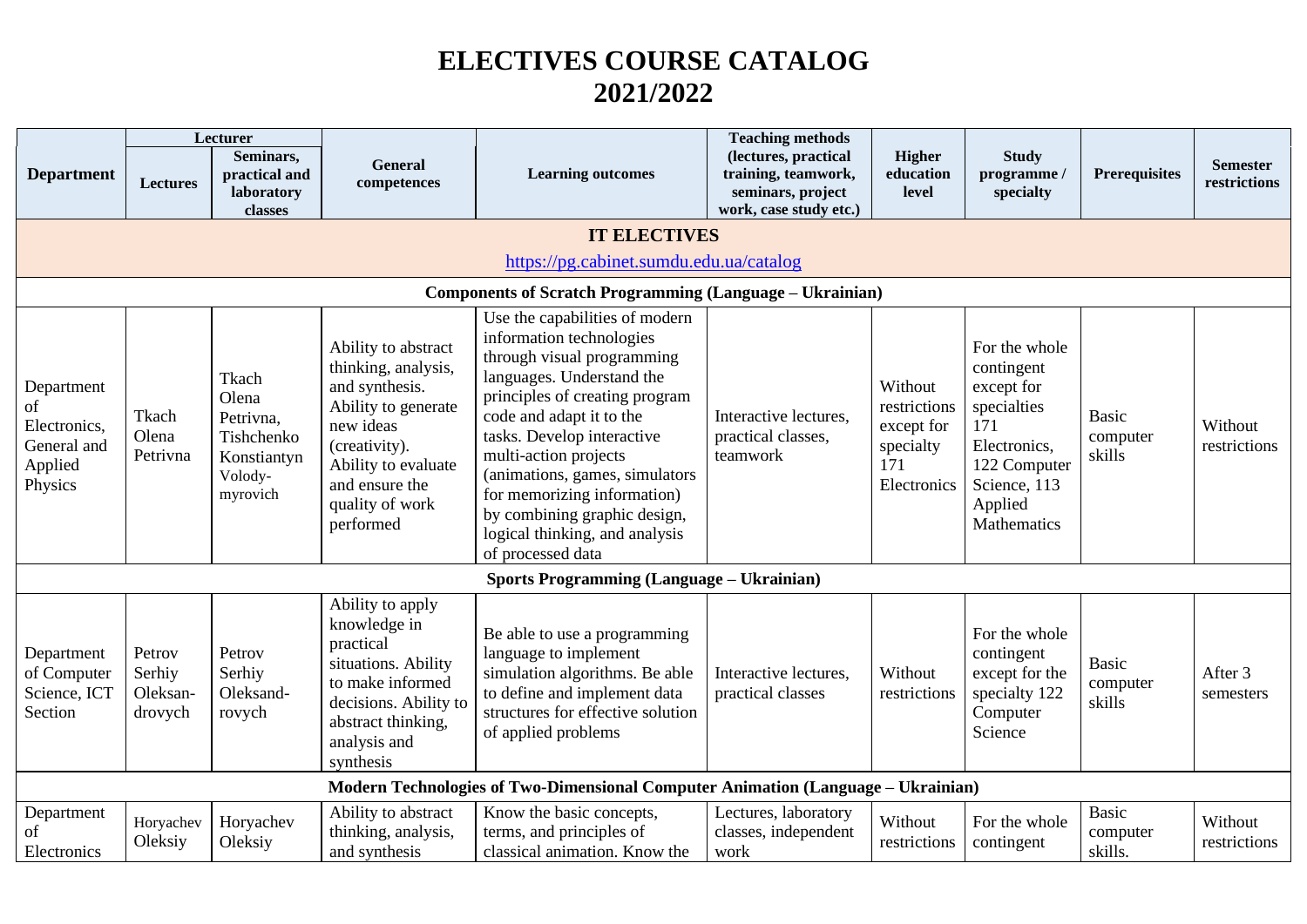|                                                      | Lecturer                                                               |                                                                |                                                                                                                                          |                                                                                                                                                                                                                                                                                                                                                                                                                  | <b>Teaching methods</b>                                                                    |                                     |                                                                                                                |                                                                                         |                                 |
|------------------------------------------------------|------------------------------------------------------------------------|----------------------------------------------------------------|------------------------------------------------------------------------------------------------------------------------------------------|------------------------------------------------------------------------------------------------------------------------------------------------------------------------------------------------------------------------------------------------------------------------------------------------------------------------------------------------------------------------------------------------------------------|--------------------------------------------------------------------------------------------|-------------------------------------|----------------------------------------------------------------------------------------------------------------|-----------------------------------------------------------------------------------------|---------------------------------|
| <b>Department</b>                                    | <b>Lectures</b>                                                        | Seminars,<br>practical and<br>laboratory<br>classes            | <b>General</b><br>competences                                                                                                            | <b>Learning outcomes</b>                                                                                                                                                                                                                                                                                                                                                                                         | (lectures, practical<br>training, teamwork,<br>seminars, project<br>work, case study etc.) | <b>Higher</b><br>education<br>level | <b>Study</b><br>programme /<br>specialty                                                                       | <b>Prerequisites</b>                                                                    | <b>Semester</b><br>restrictions |
| and<br>Computer<br>Engineering                       | Yevhe-<br>niyovych                                                     | Yevhe-<br>niyovych                                             |                                                                                                                                          | methods of creating computer<br>animation based on working<br>with vector and raster<br>images. Be able to create<br>animated videos, banners,<br>graphics and convert them into<br>standard formats for further<br>use in information,<br>entertainment, education, and<br>other fields                                                                                                                         |                                                                                            |                                     |                                                                                                                | Multi-media<br>audience for<br>lectures,<br>computer<br>class for<br>laboratory<br>work |                                 |
|                                                      |                                                                        |                                                                |                                                                                                                                          | Algorithms of Artificial Intelligence (Language – Ukrainian)                                                                                                                                                                                                                                                                                                                                                     |                                                                                            |                                     |                                                                                                                |                                                                                         |                                 |
| Department<br>of Nano-<br>Electronics                | Borisyuk<br>Vadim<br>Mykolay<br>ovych                                  | <b>Borisyuk</b><br>Vadim<br>Mykolayovy<br>ch                   | Skills in the use of<br>information and<br>communication<br>technologies.<br>Ability to abstract<br>thinking, analysis,<br>and synthesis | Assimilate new knowledge,<br>advanced technologies, and<br>innovations, find new non-<br>standard solutions and means<br>of their implementation; meet<br>the requirements of flexibility<br>in overcoming obstacles and<br>achieving the goal, rational use<br>and standardization of time,<br>discipline, responsibility for<br>their decisions and activities                                                 | Interactive lectures,<br>practical classes                                                 | Without<br>restrictions             | For the whole<br>contingent                                                                                    | Without<br>restrictions                                                                 | Without<br>restrictions         |
|                                                      |                                                                        |                                                                |                                                                                                                                          | Creation and Promotion Of Websites (Basic Course) (Language - Ukrainian)                                                                                                                                                                                                                                                                                                                                         |                                                                                            |                                     |                                                                                                                |                                                                                         |                                 |
| Department<br>of Computer<br>Science,<br>ITP section | Shendryk<br>Vira<br>Viktorivna<br>Parfenen-<br>ko Yuliya<br>Viktorivna | Parfenenko<br>Yuliya<br>Viktorivna,<br>Boyko Olga<br>Vasylivna | Skills in the use of<br>information and<br>communication<br>technologies,<br>information<br>management skills                            | Know the basic concepts of<br>web-technologies, the<br>principles of the Internet and<br>WWW, the basic concepts of<br>markup language HTML web<br>pages and cascading tables of<br>CSS styles, basic principles,<br>technologies, and techniques of<br>creating websites. Gain<br>practical skills in using tool<br>software tools for creating<br>websites, with the help of CMS<br>on the example of the most | Interactive<br>lectures, practical<br>work, independent<br>work                            | Bachelor                            | For the entire<br>contingent<br>except for<br>specialties<br>122 Computer<br>Science, 125<br>Cyber<br>Security | Basic skills of<br>working with<br>a personal<br>computer                               | Without<br>restrictions         |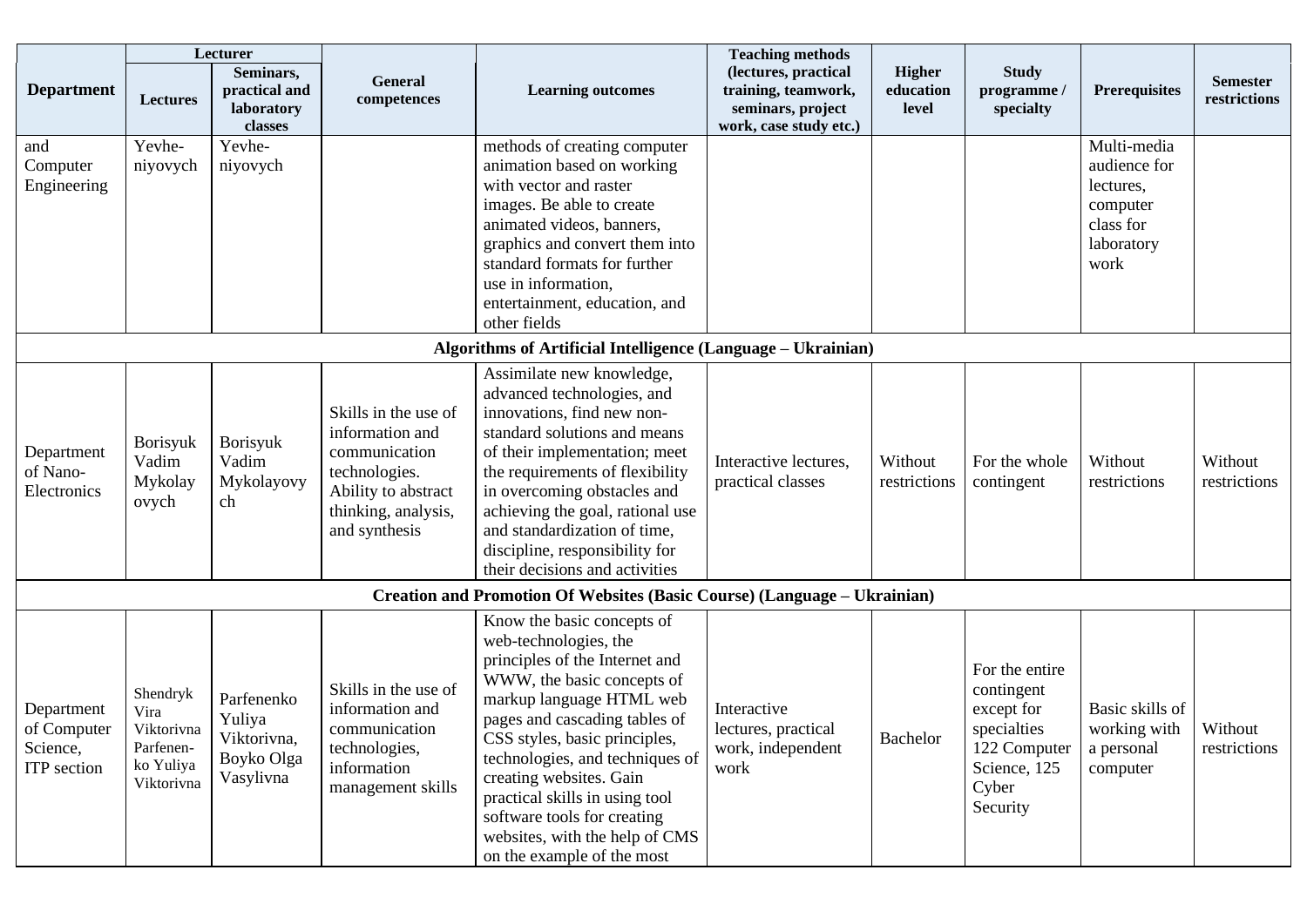| Lecturer                                             |                                                                        |                                                                |                                                                                                               | <b>Teaching methods</b>                                                                                                                                                                                                                                                                                                                                                                                                                                                                                                                                                               |                                                                                            |                                     |                                                                                                                |                                                                                                                                                                                                                                                     |                                                                                         |
|------------------------------------------------------|------------------------------------------------------------------------|----------------------------------------------------------------|---------------------------------------------------------------------------------------------------------------|---------------------------------------------------------------------------------------------------------------------------------------------------------------------------------------------------------------------------------------------------------------------------------------------------------------------------------------------------------------------------------------------------------------------------------------------------------------------------------------------------------------------------------------------------------------------------------------|--------------------------------------------------------------------------------------------|-------------------------------------|----------------------------------------------------------------------------------------------------------------|-----------------------------------------------------------------------------------------------------------------------------------------------------------------------------------------------------------------------------------------------------|-----------------------------------------------------------------------------------------|
| <b>Department</b>                                    | <b>Lectures</b>                                                        | Seminars,<br>practical and<br>laboratory<br>classes            | <b>General</b><br>competences                                                                                 | <b>Learning outcomes</b>                                                                                                                                                                                                                                                                                                                                                                                                                                                                                                                                                              | (lectures, practical<br>training, teamwork,<br>seminars, project<br>work, case study etc.) | <b>Higher</b><br>education<br>level | <b>Study</b><br>programme /<br>specialty                                                                       | <b>Prerequisites</b>                                                                                                                                                                                                                                | <b>Semester</b><br>restrictions                                                         |
|                                                      |                                                                        |                                                                |                                                                                                               | popular CMS WordPress, as<br>well as techniques for<br>promoting websites on the<br>Internet. Master knowledge of<br>SEO (search) optimization of<br>sites, skills in site registration<br>in search engines and<br>directories, web-analytics,<br>promotion of websites in social<br>media. Gain practical skills of<br>hosting your own website on<br>the Internet                                                                                                                                                                                                                  |                                                                                            |                                     |                                                                                                                |                                                                                                                                                                                                                                                     |                                                                                         |
|                                                      |                                                                        |                                                                |                                                                                                               | Creation and Promotion of Websites (Advanced Course) (Language - Ukrainian)                                                                                                                                                                                                                                                                                                                                                                                                                                                                                                           |                                                                                            |                                     |                                                                                                                |                                                                                                                                                                                                                                                     |                                                                                         |
| Department<br>of Computer<br>Science,<br>ITP section | Shendryk<br>Vira<br>Viktorivna<br>Parfenen-<br>ko Yuliya<br>Viktorivna | Parfenenko<br>Yuliya<br>Viktorivna,<br>Boyko Olga<br>Vasylivna | Skills in the use of<br>information and<br>communication<br>technologies,<br>information<br>management skills | Know the technologies of web-<br>programming on the client<br>side. Gain practical skills of<br>software interaction with<br>HTML documents based on<br>DOM API.<br>Know the syntax of the<br>JavaScript programming<br>language and master the skills<br>of its use in managing the<br>object model of the document<br>and creating interactive<br>elements of webpages.<br>Be able to use JavaScript<br>libraries to create websites on<br>the example of the jQuery<br>library.<br>Know the principles of search<br>engine optimization of<br>websites written using<br>JavaScript | Interactive lectures,<br>practical work,<br>independent work                               | <b>Bachelor</b>                     | For the entire<br>contingent<br>except for<br>specialties<br>122 Computer<br>Science, 125<br>Cyber<br>Security | Knowledge of<br>HTML and<br>CSS,<br>acquired<br>independently<br>or after<br>studying the<br>course<br>Creation and<br>promotion of<br>websites<br>(basic course)<br>/ Multimedia<br>audience for<br>lectures,<br>computer<br>class for<br>practice | After the<br>course<br>Creation<br>and<br>promotion<br>of websites<br>(basic<br>course) |
|                                                      |                                                                        |                                                                |                                                                                                               | Simulation in 3ds Max (Basic Course) (Language – Ukrainian)                                                                                                                                                                                                                                                                                                                                                                                                                                                                                                                           |                                                                                            |                                     |                                                                                                                |                                                                                                                                                                                                                                                     |                                                                                         |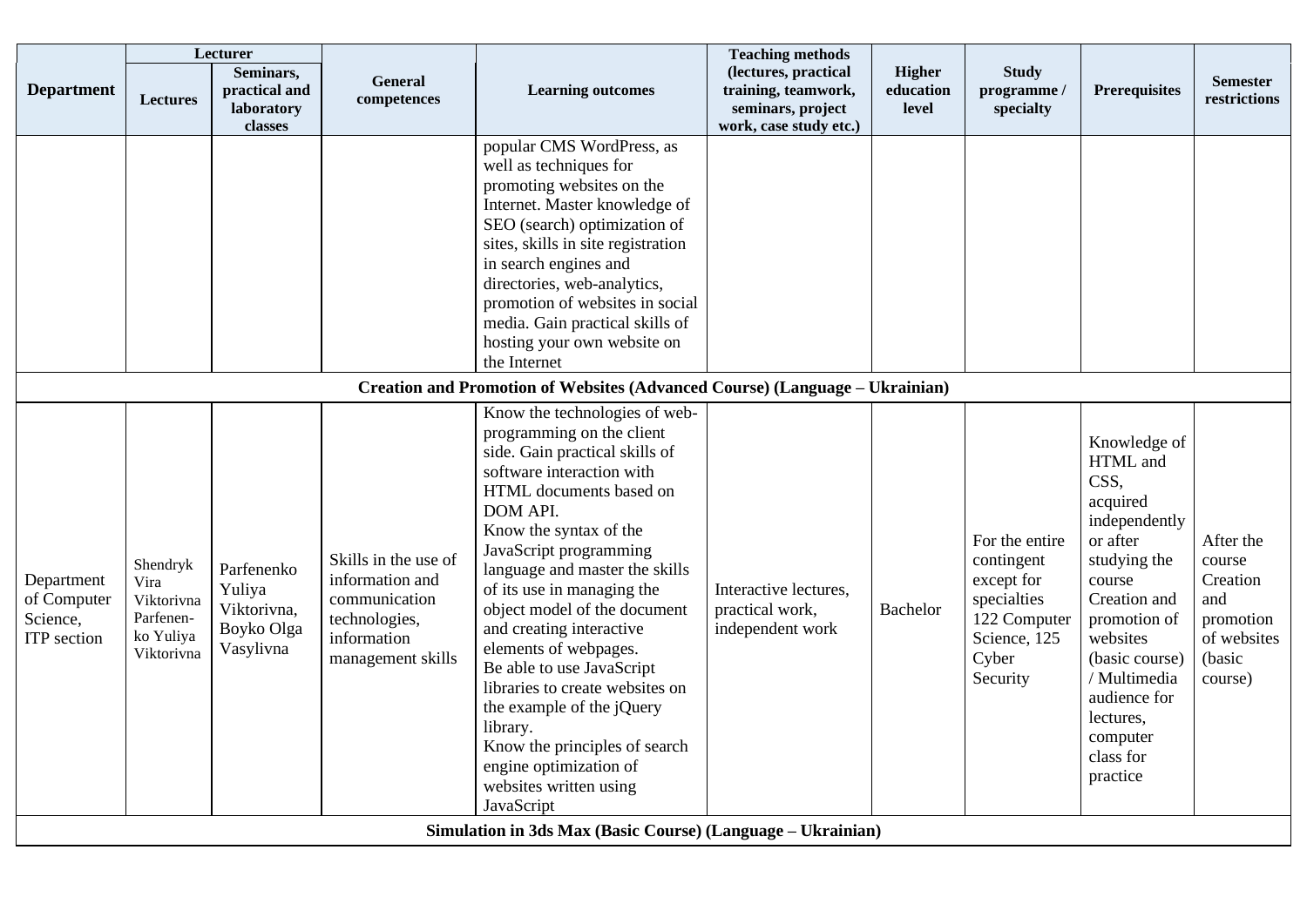|                                                             |                                          | Lecturer                                                                               |                                                                                                                                                                               |                                                                                                                                                                                                                                                                                                                                                                                                                   | <b>Teaching methods</b>                                                                    |                              |                                                                                                                |                                                                                                                                                                                                               |                                                                   |
|-------------------------------------------------------------|------------------------------------------|----------------------------------------------------------------------------------------|-------------------------------------------------------------------------------------------------------------------------------------------------------------------------------|-------------------------------------------------------------------------------------------------------------------------------------------------------------------------------------------------------------------------------------------------------------------------------------------------------------------------------------------------------------------------------------------------------------------|--------------------------------------------------------------------------------------------|------------------------------|----------------------------------------------------------------------------------------------------------------|---------------------------------------------------------------------------------------------------------------------------------------------------------------------------------------------------------------|-------------------------------------------------------------------|
| <b>Department</b>                                           | Lectures                                 | Seminars,<br>practical and<br>laboratory<br>classes                                    | <b>General</b><br>competences                                                                                                                                                 | <b>Learning outcomes</b>                                                                                                                                                                                                                                                                                                                                                                                          | (lectures, practical<br>training, teamwork,<br>seminars, project<br>work, case study etc.) | Higher<br>education<br>level | <b>Study</b><br>programme /<br>specialty                                                                       | <b>Prerequisites</b>                                                                                                                                                                                          | <b>Semester</b><br>restrictions                                   |
| Department<br>of Computer<br>Science,<br><b>ITP</b> section | Baranova<br>Iryna<br>Volody-<br>myrivna  | <b>Baranova</b><br>Iryna<br>Volodymy-<br>rivna, Koval<br>Maksym<br>Volodym-<br>yrovych | Ability to abstract<br>thinking, analysis,<br>and synthesis.<br>Skills in the use of<br>information and<br>communication<br>technologies.<br>Information<br>management skills | Know the principles of<br>creating 3D graphics, three-<br>dimensional modelling<br>technologies, tools for working<br>with the application 3ds max in<br>modelling and visualization.<br>Be able to create three-<br>dimensional models, adjust<br>materials and perform scene<br>visualization                                                                                                                   | Interactive lectures,<br>laboratory work                                                   | Without<br>restrictions      | For the entire<br>contingent<br>except for<br>specialties<br>122 Computer<br>Science, 125<br>Cyber<br>Security | Basic skills of<br>work with a<br>personal<br>computer,<br>spatial<br>imagination /<br>Multimedia<br>audience for<br>lectures,<br>computer<br>class with<br>appropriate<br>software for<br>laboratory<br>work | After 3<br>semesters                                              |
|                                                             |                                          |                                                                                        |                                                                                                                                                                               | Simulation in 3ds Max (Advanced Course) (Language – Ukrainian)                                                                                                                                                                                                                                                                                                                                                    |                                                                                            |                              |                                                                                                                |                                                                                                                                                                                                               |                                                                   |
| Department<br>of Computer<br>Science,<br><b>ITP</b> section | Baranova<br>Iryna<br>Volody-<br>myrivna  | <b>Baranova</b><br>Iryna<br>Volodymy-<br>rivna, Koval<br>Maksym<br>Volodym-<br>yrovych | Ability to abstract<br>thinking, analysis,<br>and synthesis.<br>Skills in the use of<br>information and<br>communication<br>technologies.<br>Information<br>management skills | Know the principles of<br>modelling complex objects of<br>3D graphics, Loft deformation<br>tools, technologies of surface<br>(Surface, NURBS) and<br>polygonal (Poly, Mesh)<br>modelling, tools for developing<br>PBR materials, the principles<br>of visualizers, be able to create<br>complex models of organic<br>objects, composite types of<br>materials and perform realistic<br>visualization of the scene | Interactive lectures,<br>laboratory work                                                   | Without<br>restrictions      | For the entire<br>contingent<br>except for<br>specialties<br>122 Computer<br>Science, 125<br>Cyber<br>Security | After<br>studying the<br>course<br>Modelling in<br>3ds max<br>(basic course)<br>/ Multimedia<br>audience for<br>lectures,<br>computer<br>class with<br>appropriate<br>software for<br>laboratory<br>work      | After the<br>3ds max<br>Simulation<br>course<br>(basic<br>course) |
|                                                             |                                          |                                                                                        |                                                                                                                                                                               | <b>Website Design (Language – Ukrainian)</b>                                                                                                                                                                                                                                                                                                                                                                      |                                                                                            |                              |                                                                                                                |                                                                                                                                                                                                               |                                                                   |
| Department<br>of Computer<br>Science,<br>ITP section        | Fedotova<br>Natalia<br>Anato-<br>liyivna | Fedotova<br>Natalia<br>Anatoliyivna                                                    | Skills in the use of<br>information and<br>communication<br>technologies.                                                                                                     | Know the basic principles and<br>approaches to site design. Gain<br>practical skills in working with<br>appropriate software. Be able                                                                                                                                                                                                                                                                             | Interactive<br>lectures, practical<br>works                                                | All levels                   | For the entire<br>contingent<br>except for<br>specialties                                                      | Basic skills of<br>robots with a<br>personal<br>computer /                                                                                                                                                    | Without<br>restrictions                                           |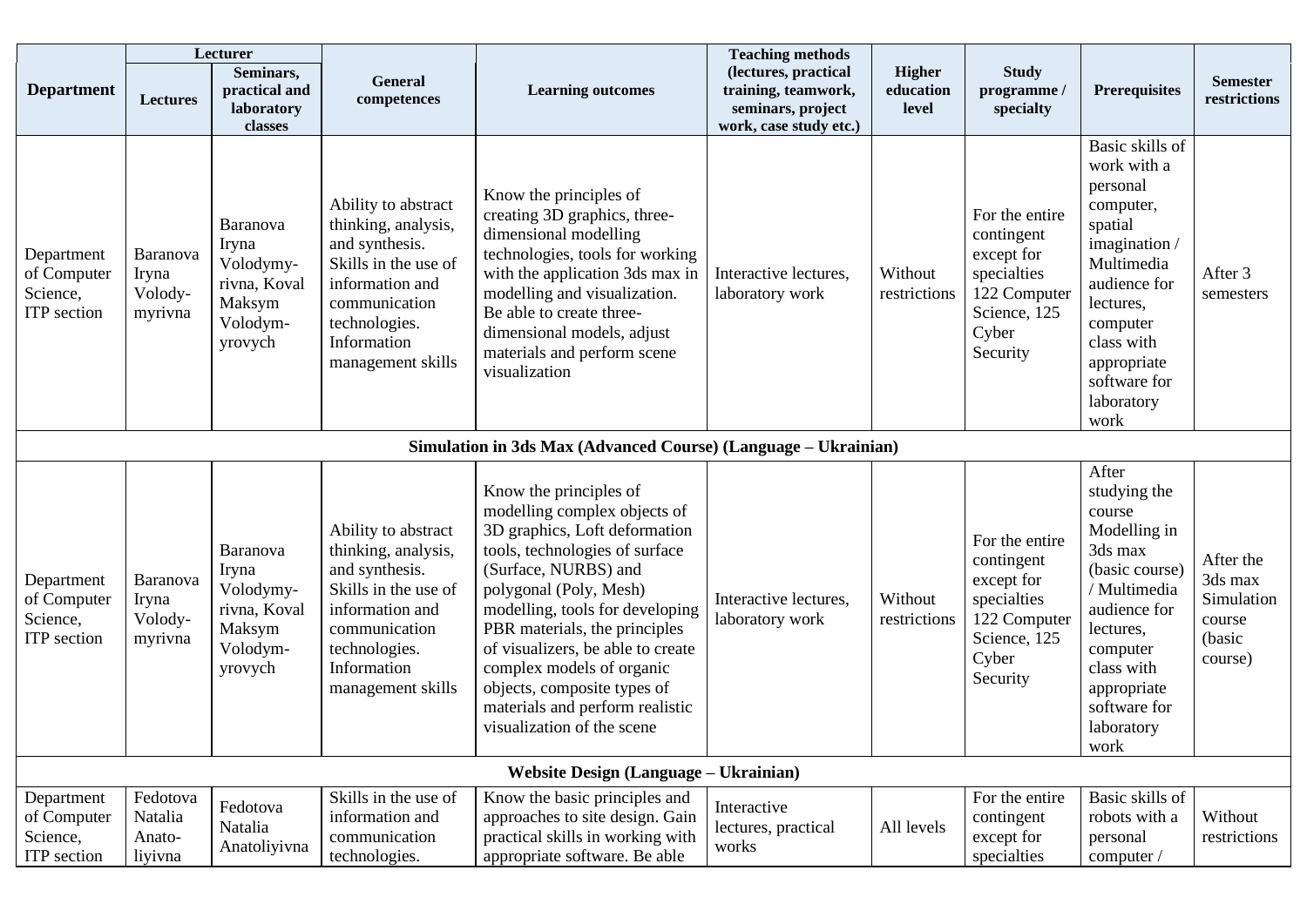| Lecturer                                                    |                                                   |                                                     |                                                                                                                                                                                                                                                                | <b>Teaching methods</b>                                                                                                                                                                                                                                                                                                                                                                           |                                                                                            |                              |                                                                                           |                                                                                                                                                                            |                                 |
|-------------------------------------------------------------|---------------------------------------------------|-----------------------------------------------------|----------------------------------------------------------------------------------------------------------------------------------------------------------------------------------------------------------------------------------------------------------------|---------------------------------------------------------------------------------------------------------------------------------------------------------------------------------------------------------------------------------------------------------------------------------------------------------------------------------------------------------------------------------------------------|--------------------------------------------------------------------------------------------|------------------------------|-------------------------------------------------------------------------------------------|----------------------------------------------------------------------------------------------------------------------------------------------------------------------------|---------------------------------|
| <b>Department</b>                                           | <b>Lectures</b>                                   | Seminars,<br>practical and<br>laboratory<br>classes | <b>General</b><br>competences                                                                                                                                                                                                                                  | <b>Learning outcomes</b>                                                                                                                                                                                                                                                                                                                                                                          | (lectures, practical<br>training, teamwork,<br>seminars, project<br>work, case study etc.) | Higher<br>education<br>level | <b>Study</b><br>programme /<br>specialty                                                  | <b>Prerequisites</b>                                                                                                                                                       | <b>Semester</b><br>restrictions |
|                                                             |                                                   |                                                     | Ability to abstract<br>thinking, analysis,<br>and synthesis                                                                                                                                                                                                    | to create an interface and<br>prototype it for different<br>devices.<br>Know the capabilities of<br>modern programs for<br>professional proto-typing and<br>various tools for professional<br>development of site layouts<br>and mobile applications                                                                                                                                              |                                                                                            |                              | 122 Computer<br>Science, 125<br>Cyber<br>Security                                         | Multimedia-<br>for the<br>auditorium<br>for lectures,<br>computer<br>class with<br>appropriate<br>software for<br>practice                                                 |                                 |
|                                                             |                                                   |                                                     |                                                                                                                                                                                                                                                                | Modelling and Research of Systems in the FlexSim Environment<br>(Video about the course: https://youtu.be/x24Fzwz7rvY) (Language – Ukrainian)                                                                                                                                                                                                                                                     |                                                                                            |                              |                                                                                           |                                                                                                                                                                            |                                 |
| Department<br>of Computer<br>Science,<br><b>ITP</b> section | Chibiryak<br>Yana<br>Ivanivna                     | Chibiryak<br>Yana<br>Ivanivna                       | Ability to abstract<br>thinking, analysis<br>and synthesis.<br>Ability to apply<br>knowledge in<br>practical situations.<br>Ability to use<br>information and<br>communication<br>technologies. Abilit<br>y to conduct<br>research at the<br>appropriate level | Have modern methods of<br>simulation - discrete-event,<br>continuous and agent.<br>Build three-dimensional<br>simulation models in the<br>software environment higher<br>FlexSim. Investigate the<br>effectiveness of systems for<br>various purposes (production,<br>service, technical, economic,<br>social, etc.). Carry out analysis<br>and optimization of systems in<br>terms of efficiency | Interactive<br>lectures, practical<br>classes                                              | All levels                   | For the whole<br>contingent<br>except for the<br>specialty 122<br>Computer<br>Science     | Basic skills of<br>robots with a<br>personal<br>computer /<br>Multimedia<br>audience for<br>lectures,<br>computer<br>class with<br>appropriate<br>software for<br>practice | Without<br>restrictions         |
|                                                             |                                                   |                                                     |                                                                                                                                                                                                                                                                | <b>Programming for Mobile Devices (Language – Ukrainian)</b>                                                                                                                                                                                                                                                                                                                                      |                                                                                            |                              |                                                                                           |                                                                                                                                                                            |                                 |
| Department<br>of Computer<br>Science,<br>ITP section        | Nagorny<br>Volody-<br>myr<br>Vyache-<br>slavovych | Nagorny<br>Volodymyr<br>Vyacheslavo-<br>vych        | Ability to abstract<br>thinking, analysis,<br>and synthesis.<br>Ability to apply<br>knowledge in<br>practical situations.<br>Knowledge and<br>understanding of<br>the subject area and<br>understanding of                                                     | Have basic concepts and skills<br>when creating mobile<br>applications for the Android<br>operating system. Gain<br>practical skills in developing<br>graphical interfaces, using the<br>latest principles of Material<br>Design, work with libraries<br>that allow you to create and<br>maintain mobile applications<br>designed for the Android                                                 | Interactive<br>lectures, laboratory<br>work                                                | Without<br>restrictions      | For the whole<br>contingent<br>in addition to<br>the specialty<br>122 Computer<br>Science | Basic<br>knowledge of<br>programming,<br>to know and<br>be able to<br>apply the<br>basics of<br>OOP. It is<br>desirable to<br>know the<br>syntax of the                    | Without<br>restrictions         |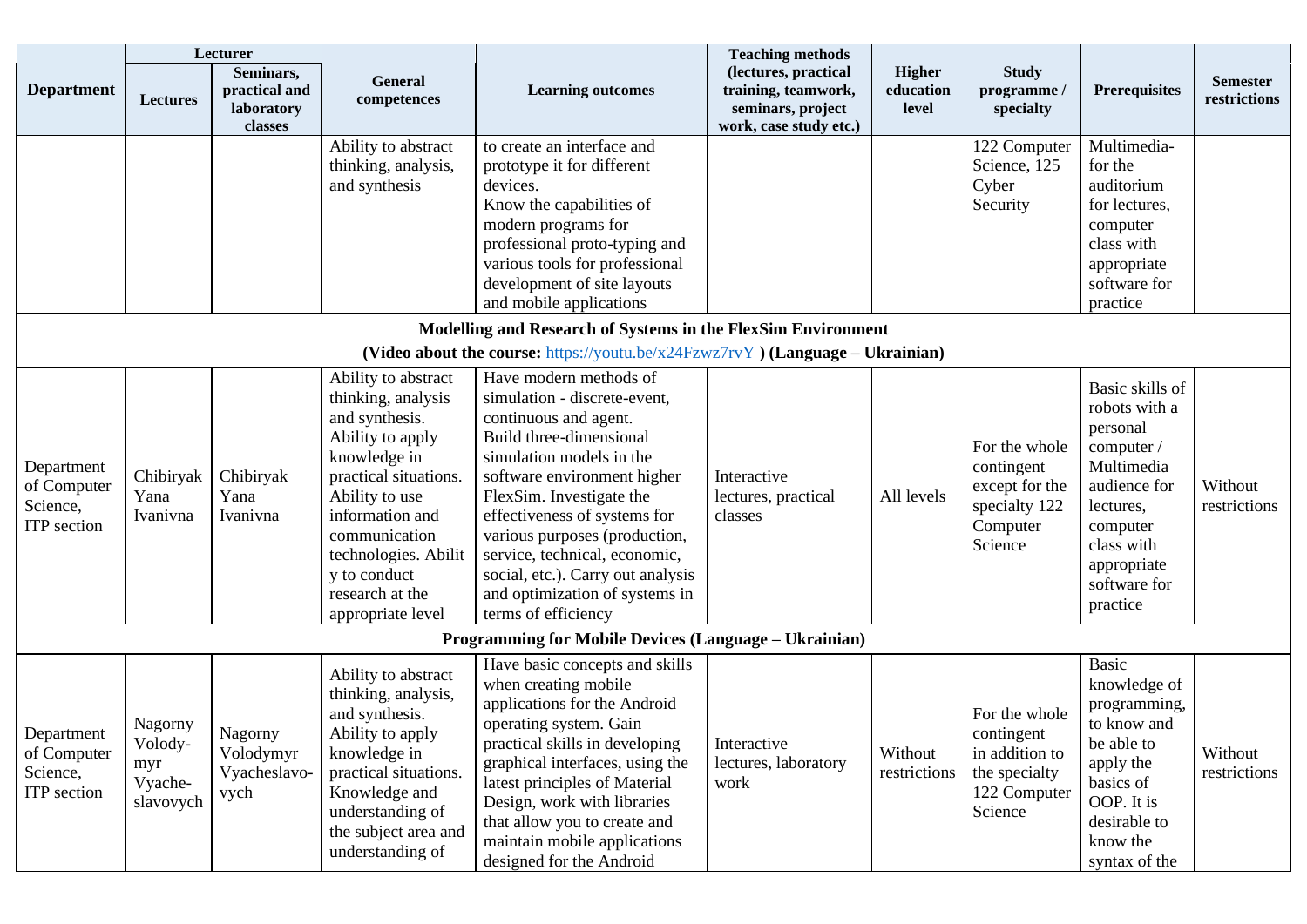|                                                                   |                                        | Lecturer                                            |                                                                                                                                                                                      |                                                                                                                                                                                                                                                                                                                                                                                                                                      | <b>Teaching methods</b>                                                                    |                                     |                                                                                                                |                                                                                                                |                                 |  |
|-------------------------------------------------------------------|----------------------------------------|-----------------------------------------------------|--------------------------------------------------------------------------------------------------------------------------------------------------------------------------------------|--------------------------------------------------------------------------------------------------------------------------------------------------------------------------------------------------------------------------------------------------------------------------------------------------------------------------------------------------------------------------------------------------------------------------------------|--------------------------------------------------------------------------------------------|-------------------------------------|----------------------------------------------------------------------------------------------------------------|----------------------------------------------------------------------------------------------------------------|---------------------------------|--|
| <b>Department</b>                                                 | <b>Lectures</b>                        | Seminars,<br>practical and<br>laboratory<br>classes | General<br>competences                                                                                                                                                               | <b>Learning outcomes</b>                                                                                                                                                                                                                                                                                                                                                                                                             | (lectures, practical<br>training, teamwork,<br>seminars, project<br>work, case study etc.) | <b>Higher</b><br>education<br>level | <b>Study</b><br>programme /<br>specialty                                                                       | Prerequisites                                                                                                  | <b>Semester</b><br>restrictions |  |
|                                                                   |                                        |                                                     | professional<br>activity.<br>Ability to use<br>information and<br>communication<br>technologies.<br>Ability to search,<br>process and analyze<br>information from<br>various sources | operating system of different<br>generations.<br>Gain the skills to use the<br>modern Android Studio<br>development environment                                                                                                                                                                                                                                                                                                      |                                                                                            |                                     |                                                                                                                | Java/<br>Multimedia<br>programming<br>language for<br>lectures,<br>computer<br>class for<br>laboratory<br>work |                                 |  |
|                                                                   |                                        |                                                     |                                                                                                                                                                                      | Compression and Retrieval of Information (Language - Ukrainian)                                                                                                                                                                                                                                                                                                                                                                      |                                                                                            |                                     |                                                                                                                |                                                                                                                |                                 |  |
| Department<br>of<br>Electronics<br>and<br>Computer<br>Engineering | Sandpiper<br>Igor<br>Anato-<br>lievich | Sandpiper<br>Igor<br>Anatolievich                   | Ability to use<br>information and<br>communication<br>technologies. Abilit<br>y to search, process<br>and analyze<br>information from<br>various sources                             | Know the properties of<br>information and its essence,<br>the extent of information<br>evaluation.<br>Understand the information<br>approach to solving problems<br>of professional activity.<br>Apply methods of information<br>compression and modern<br>archiving systems in<br>professional activities.<br>Apply information retrieval<br>methods and modern search<br>engines on the Internet to solve<br>professional problems | Interactive problem<br>lectures, exploratory<br>practical classes                          | Without<br>restrictions             | For the entire<br>contingent of<br>applicants                                                                  | Basic<br>computer and<br>Internet skills                                                                       | Without<br>restrictions         |  |
| Web Design (Language – Ukrainian)                                 |                                        |                                                     |                                                                                                                                                                                      |                                                                                                                                                                                                                                                                                                                                                                                                                                      |                                                                                            |                                     |                                                                                                                |                                                                                                                |                                 |  |
| Department<br>of Economic<br>Cybernetics                          | Gritsenko<br>K.G.                      | Gritsenko<br>K.G.                                   | Ability to develop<br>and manage<br>projects.<br>Ability to generate<br>new ideas<br>(creativity)                                                                                    | Conduct research, generate<br>new ideas, carry out innovative<br>activities.<br>Apply modern information<br>technologies in socio-<br>economic research.<br>Formulate new hypotheses and<br>scientific problems in the field                                                                                                                                                                                                         | Lectures, teamwork,<br>laboratory work                                                     | Bachelor,<br>Master                 | For the entire<br>contingent<br>except for<br>specialties<br>122 Computer<br>Science, 125<br>Cyber<br>Security | There are no<br>restrictions                                                                                   | There are<br>no<br>restrictions |  |